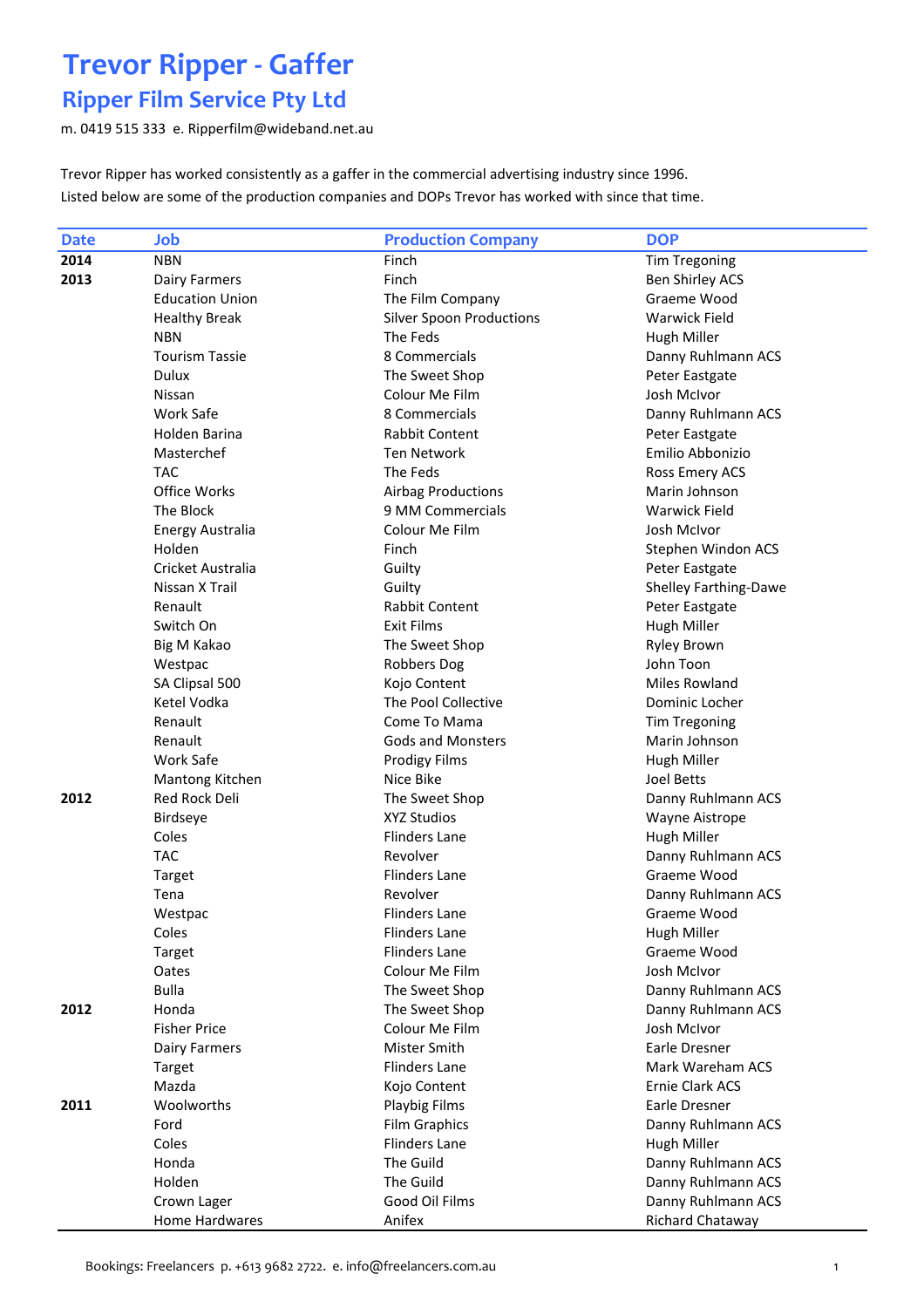### Ripper Film Service Pty Ltd

m. 0419 515 333 e. Ripperfilm@wideband.net.au

Trevor Ripper has worked consistently as a gaffer in the commercial advertising industry since 1996. Listed below are some of the production companies and DOPs Trevor has worked with since that time.

| <b>Date</b> | Job                         | <b>Production Company</b>    | <b>DOP</b>               |
|-------------|-----------------------------|------------------------------|--------------------------|
| 2011        | <b>K</b> Mart               | <b>Exit Films</b>            | Hugh Miller              |
|             | Everlast                    | The Sound Campaign           | Cameron Barnett          |
|             | Cadbury                     | Exit Films                   | Danny Ruhlmann ACS       |
|             | Coles                       | <b>Flinders Lane</b>         | Hugh Miller              |
|             | Coles                       | <b>Flinders Lane</b>         | Graeme Wood              |
|             | Toyota                      | Radical Media                | <b>Tov Belling</b>       |
|             | Medibank                    | Finch                        | Danny Ruhlmann ACS       |
|             | Westpac                     | <b>Flinders Lane</b>         | Leigh Mackenzie          |
|             | David Jones                 | Flinders Lane                | <b>Hugh Miller</b>       |
|             | Target                      | <b>Flinders Lane</b>         | Graeme Wood              |
| 2010        | Kraft                       | Soma Films                   | Sean Meehan              |
|             | Voltarian                   | Creatology                   | Graeme Wood              |
|             | Lygon St Doco               | <b>Resolution Media</b>      | Katie Milwright          |
|             | ATO                         | Chocolate                    | Graeme Wood              |
|             | <b>White Pages</b>          | <b>Prodigy Films</b>         | Russell Boyd ACS ASC     |
|             | <b>McCains</b>              | <b>Exit Films</b>            | Geoffrey Hall ACS        |
|             | Quit                        | <b>Ghost Pictures</b>        | Andrew de Groot          |
|             | Coles                       | <b>Flinders Lane</b>         | <b>Tov Belling</b>       |
|             | David Jones                 | <b>Flinders Lane</b>         | Hugh Miller              |
|             | Honda                       | <b>Burning House</b>         | <b>Wayne Aistrope</b>    |
|             | Work Safe                   | Soma Films                   | Sean Meehan              |
|             | <b>Tru Energy</b>           | The Guild                    | Graeme Wood              |
|             | Sportsbet                   | <b>Film Construction</b>     | <b>Robert Murray ACS</b> |
|             | Jetstar Australia           | <b>Flinders Lane</b>         | Graeme Wood              |
| 2009        | Coles                       | <b>Flinders Lane</b>         | Hugh Miller              |
|             | Nissan                      | <b>Exit Films</b>            | Robert Murray ACS        |
|             | <b>Colonial First State</b> | Radical Media                | Keith Wagstaff ACS       |
|             | Qantas                      | <b>Plush Films</b>           | Danny Ruhlmann ACS       |
|             | Victoria Bitter             | Radical Media                | Danny Ruhlmann ACS       |
|             | <b>TAC</b>                  | Soma Films                   | Sean Meehan              |
|             | Jetstar Australia           | <b>Flinders Lane</b>         | Graeme Wood              |
|             | AAMI                        | Robbers Dog                  | Keith Wagstaff ACS       |
|             | Freedom Furniture           | Playbig Films                | Keith Wagstaff ACS       |
|             | Suzuki                      | Gobstopper                   | Daniel Ardilley ACS      |
|             | Air Asia                    | <b>Radio Films</b>           | Mr Lee Soo               |
|             | Home Hardwares              | Anifex                       | Richard Chataway         |
|             | AAMI                        | Radical Media                | <b>Ben Shirley</b>       |
|             | <b>MMM</b>                  | <b>Fabric Films</b>          | Charlie Ferguson         |
|             | <b>K Swiss</b>              | Exit Films                   | Damian Acevedo           |
| 2008        | Jenny Craig                 | <b>Flinders Lane</b>         | Hugh Miller              |
|             | ANZ                         | <b>Mishka Productions</b>    | Marin Johnson            |
|             | M&M'S                       | Fiction                      | Adam Arkapaw             |
|             | Fernwood                    | Plush Films                  | Malcolm McCulloch        |
|             | <b>Strong Bow</b>           | <b>Exit Films</b>            | Danny Ruhlmann ACS       |
|             | Jenny Craig                 | <b>Flinders Lane</b>         | Danny Ruhlmann ACS       |
|             | HBA                         | Renegade Films               | Adam Arkapaw             |
|             | ANZ                         | Radical Media                | Tim Hudson ACS           |
|             | Hanofos                     | <b>Base Camp Productions</b> | <b>Steve Chivers</b>     |
|             | <b>FFA</b>                  | <b>Goodoil Films</b>         | Russell Boyd ACS ASC     |
|             | Mitsubishi                  | The Pound                    | Keith Wagstaff ACS       |
|             | <b>TAC</b>                  | Renegade Films               | Adam Arkapaw             |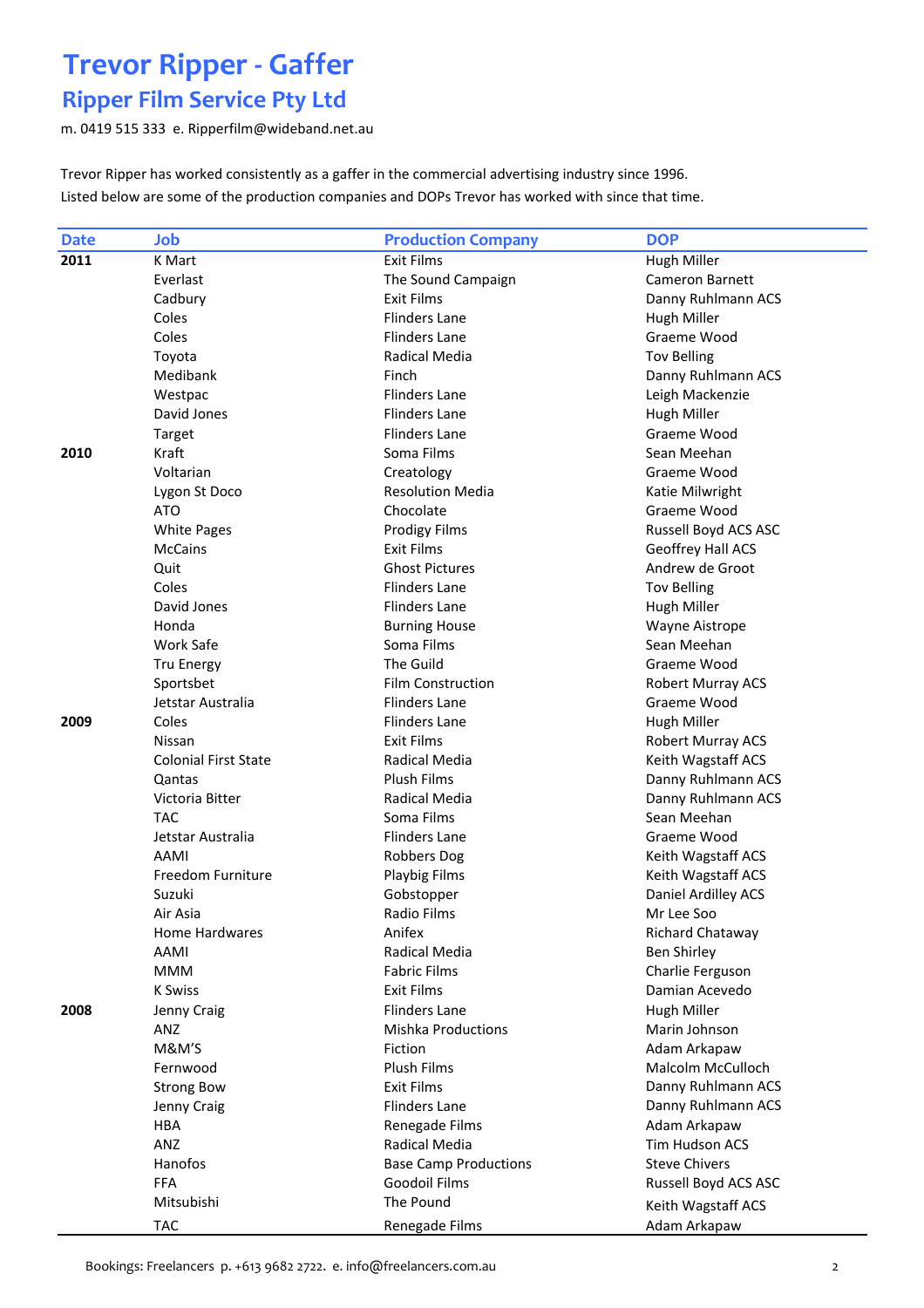### Ripper Film Service Pty Ltd

m. 0419 515 333 e. Ripperfilm@wideband.net.au

Trevor Ripper has worked consistently as a gaffer in the commercial advertising industry since 1996. Listed below are some of the production companies and DOPs Trevor has worked with since that time.

| <b>Date</b> | Job                   | <b>Production Company</b>             | <b>DOP</b>            |
|-------------|-----------------------|---------------------------------------|-----------------------|
| 2008        | Nintendo              | Exit Films                            | Adam Arkapaw          |
|             | Holden                | Zealot                                | Geoffrey Hall ACS     |
|             | Mercedes              | Radical Media                         | Keith Wagstaff ACS    |
|             | Telstra               | <b>Plush Films</b>                    | Danny Ruhlmann ACS    |
|             | Honda                 | <b>Exit Films</b>                     | Robert Murray ACS     |
|             | <b>McCains</b>        | Plush Films                           | Geoffrey Hall ACS     |
|             | Sorbent               | Walkabout                             | Damian Wyvill ACS     |
| 2008        | <b>Uncle Tobys</b>    | <b>Exit Films</b>                     | <b>Martin McGrath</b> |
|             | <b>NAB</b>            | <b>Bengar Films</b>                   | John Wheeler ACS      |
|             | Dine                  | Ghost                                 | Andrew de Groot       |
|             | Maggie                | <b>Exit Films</b>                     | Adam Arkapaw          |
|             | Holden                | Zealot                                | Geoffrey Hall ACS     |
|             | Jenny Craig           | <b>Flinders Lane</b>                  | Danny Ruhlmann ACS    |
|             | The Mansion           | Comedy Chanel                         | Cameron Barnett       |
|             | Sthil                 | <b>AHT</b>                            | Keith Wagstaff ACS    |
|             | Untouchable Girls     | <b>Duva Productions</b>               | Wayne Vinten          |
|             | Myer                  | <b>Exit Films</b>                     | Leilani Hannah ACS    |
|             | Mazda                 | Primecuts                             | Jonnie Morris         |
|             | Qantas                | <b>Window Promotions</b>              | Danny Ruhlmann ACS    |
|             | Kirin Tea             | <b>Bluestone Films</b>                | Ernie Clark ACS       |
|             | Philly                | <b>Film Construction</b>              | Daniel Ardilley ACS   |
|             | Holden                | ABT                                   | Paul Hicks            |
|             | Honda                 | Radical Media                         | Keith Wagstaff ACS    |
|             | Ford                  | Good Oil                              | Danny Ruhlmann ACS    |
|             | <b>RSEA</b>           | <b>Conscience Organisation</b>        | <b>Neil Andrews</b>   |
|             | <b>Yellow Pages</b>   | Revolver                              | Keith Wagstaff ACS    |
|             | ANZ                   | <b>Head Pictures</b>                  | Damon Eascott         |
|             | <b>Bristol Paints</b> | Ghost                                 | Andrew de Groot       |
| 2007        | Myer                  | <b>Brilliant Films</b>                | Daniel Ardilley ACS   |
|             | Nickon                | <b>DCM</b>                            | <b>Trish Keating</b>  |
|             | Officeworks           | <b>Republic Films</b>                 | Michael McDermott     |
|             | <b>RACV</b>           | Fiction                               | <b>Garry Richards</b> |
|             | Vic Bitter            | Prodigy                               | Keith Wagstaff ACS    |
|             | McDonalds             | Soma                                  | Sean Meehan           |
|             | <b>NAB</b>            | Fiction                               | <b>Garry Richards</b> |
|             | Captain Snooze        | Fiction                               | <b>Garry Richards</b> |
|             | SPC                   | Plush Films                           | <b>Gary Phillips</b>  |
|             | <b>TAC</b>            | Revolver                              | John Seale AM ACS ASC |
|             | <b>APIA</b>           | <b>Film Construction</b>              | Keith Wagstaff ACS    |
|             | Lifestyle             | <b>Goodoil Films</b>                  | Danny Ruhlmann ACS    |
|             | <b>RACV</b>           | Aht                                   | Danny Ruhlmann ACS    |
|             | Latina                | <b>Ghost Pictures</b>                 | Andrew de Groot       |
|             | <b>BMW</b>            | Revolver                              | Danny Ruhlmann ACS    |
|             | Jeep                  | <b>Film Construction</b>              | Keith Wagstaff ACS    |
|             | Toyota                | The Sweet Shop                        | Keith Wagstaff ACS    |
|             | Nandos                | <b>Guild of Commercial Filmamkers</b> | Damon Eascott         |
|             | Dine                  | <b>Ghost Pictures</b>                 | Andrew de Groot       |
|             | Dulux                 | Exit Films                            | Graeme Wood           |
| 2006        | Kelloggs              | The Pound                             | Keith Wagstaff ACS    |
|             | U <sub>2</sub>        | Radical Media                         | Danny Ruhlmann ACS    |
|             | Angus & Robertson     | The Guild                             | Katie Mulwright       |